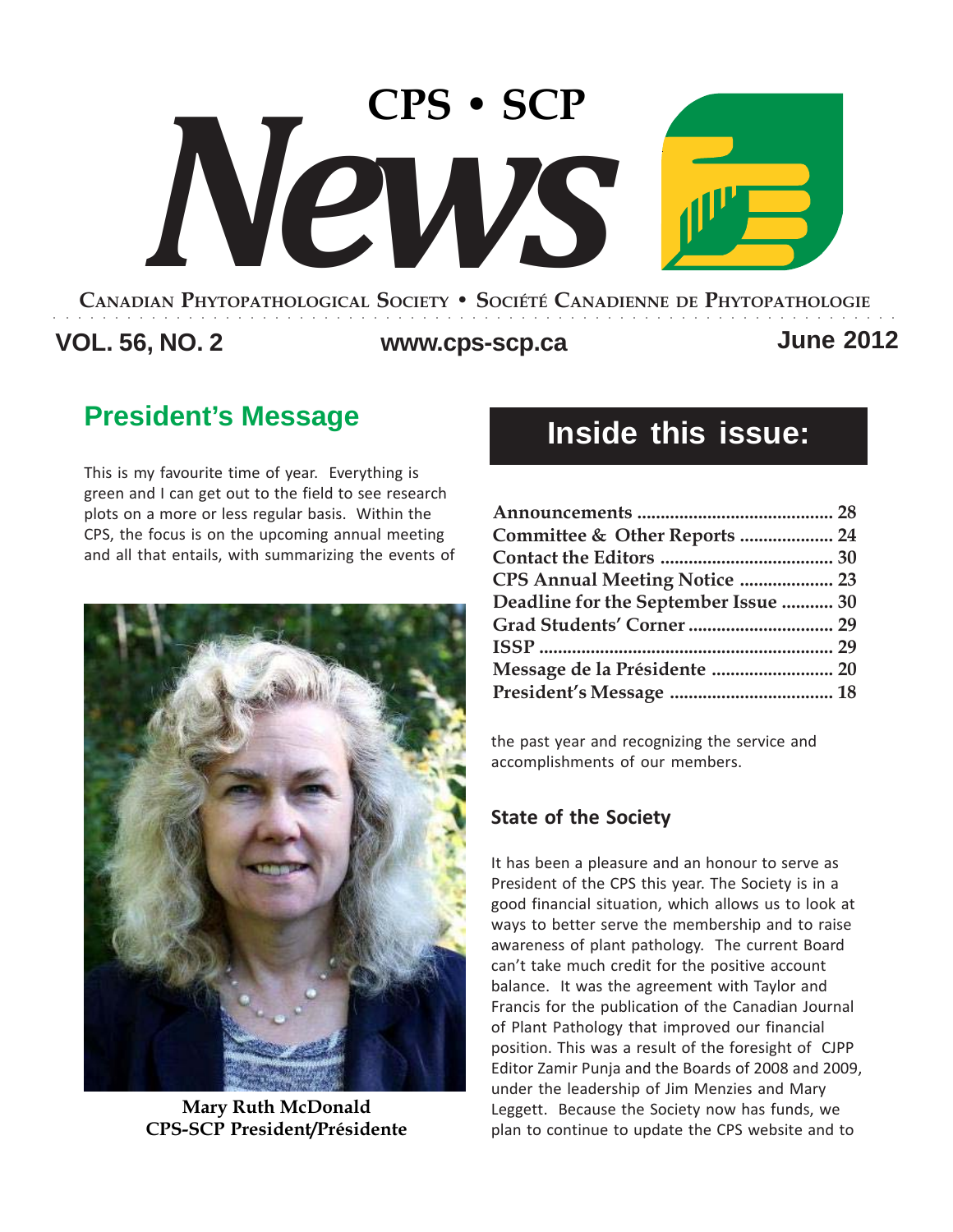continue publishing and reprinting works such as *Diseases of Field Crops in Canada* and the new volumes of *Diseases of Vegetable Crops in Canada*. Input and ideas on how the Society can be more relevant are always welcome.

Networking opportunities, continuing education, and career development are important to all of our members. The annual meeting, and regional meetings, provide great opportunities for all of these, but we would like to see even more developments. For those of you who are established in your careers, remember to post employment and grad student opportunities on the web site and in the newsletter. For those of you who are in grad school and early stages of career development, make the most of the annual meeting to meet new people and showcase your research.

#### **Environment Canada and plant pathology**

Many of you have been following the issue of Environment Canada's recent interpretation of the NSNR (New Substances Notification Regulations [organisms]), and how this would affect field research where inoculum is applied to the field. In short, applications would have to be filled out and approved by Environment Canada before any inoculum could be increased in the lab and applied in the field. The CPS has been working closely with CropLife Canada and Agriculture and AgriFood Canada to reach a reasonable solution that would allow us to continue to do field trials involving plant pathogens, without additional paper work and delays.

The discussions, meetings and conference calls over the past year have been very positive. Recently, Environment Canada proposed an exemption for field research when plots are under a certain size (proposed example of 10 ha). The details will be worked out through consultations. Under the exemption, there would be standard operating procedures that researchers would follow, and hence, no requirement to notify Environment Canada for trials that fit the exemption. However, we are also encouraged to continue populate the DSL (Domestic Substances List). There is no need to notify Environment Canada when doing research with organisms on this list.

While things are moving in the right direction, there is still more to be done to achieve this exemption for research. CPS will continue to be actively involved in resolving this issue and in the consultations under the umbrella of the Science Policy Committee.

The cooperation among all the groups has been excellent and Environment Canada staff have noted several times that this cooperation has been very important in moving toward a resolution. Of course there is much work to be done, and details to be sorted out. As we continue to work on this, Environment Canada is not able to say "business as usual" for our field work, but things are definitely moving in the right direction. I'm hoping that the exemption will be in place within the coming year. Watch this newsletter for updates.

#### **Strategic Plan**

The strategic plan of CPS is an important map and reference for the executive to chart the path for the CPS. David Kamiski and his group have completed the current strategic plan and presented it to the Board. There will be a short presentation of the highlights at the annual general meeting in Niagara Falls. Interestingly, about one third of the items involve the web site in one form or another. Webmaster Tom Hsiang has done a good job of keeping the web site up to date, but he isn't the one who creates the content. Keep those items coming in! To address these points in the strategic plan, there will be a committee to review and make recommendations about the website.

#### **Get Involved**

As you know, this is an organization run by volunteers, and it is great to see the dedication of time and effort that so many of the members devote to the Society. Recently, we had an inquiry about whether grad students could be committee members. The answer is an unequivocal YES. Many times over the past years, I have been struck by the effective organizational plan for the Society. The four year Presidential stream and rotation of Directors works remarkably well. All of the positions are important, but those of Membership Secretary, Secretary and Treasurer are essential. Treasurer Sarah Hambleton will be stepping down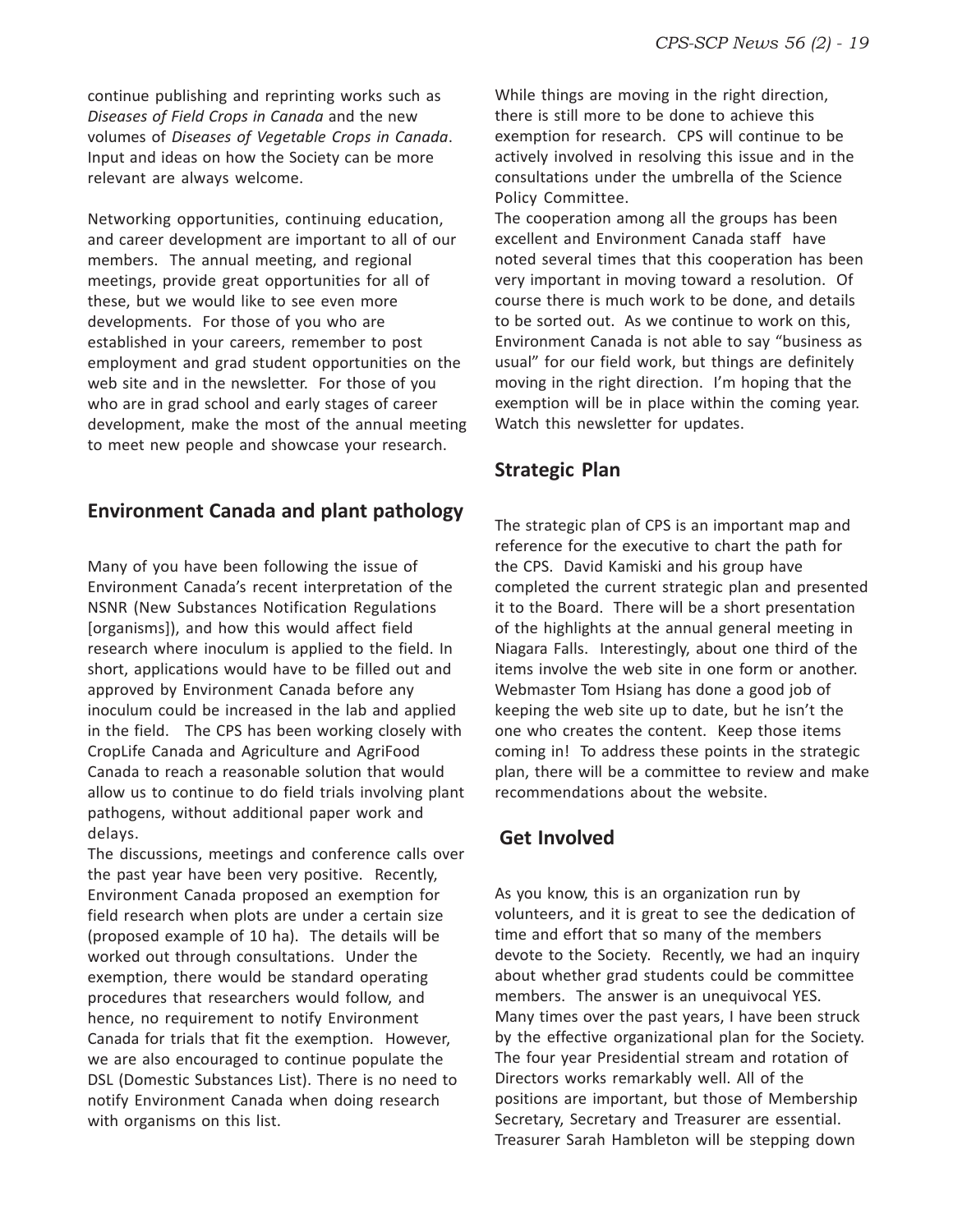as of the annual meeting. Sarah has provided exceptional service in her quiet and competent manner, and her contributions are much

appreciated. Pastpresident Jeannie Gilbert and Senior Director Randy Kutcher are also rotating off the Board. In addition to the executive, the society runs through the

*"Recently, we had an inquiry about whether grad students could be committee members. The answer is an unequivocal YES."*

contributions of committees. Participation on a committee is another great way to meet people and get involved in the Society. Time commitments vary. For instance, being on the Awards Committee is very fulfilling because you get to recognize excellence in the discipline, but it also takes quite a bit of time to review nominations and assess student presentations. If you have an interest in a committee, let me know. In a few

weeks I will be the Past-President and will have the job of finding new committee members next year. In closing, I have appreciated this opportunity to serve as CPS President and being involved with

items such as resolving the issues with Environment Canada. I look forward to working with the new President, Fouad Daayf, and the incoming board, as we move forward with new initiatives.

See you in Niagara Falls!



## **Message de la Présidente**

Cette période de l'année est ma préférée! Tout est vert et je peux me rendre aux champs pour visiter plus ou moins régulièrement les parcelles de recherche. Au sein de la Société canadienne de phytopathologie (SCP), l'accent est mis sur la prochaine réunion annuelle et tout ce que cela implique, y compris la synthèse des évènements de la dernière année et la reconnaissance des services rendus par nos membres ainsi que leurs réalisations.

#### **État de la Société**

Cela a été pour moi un plaisir cette année d'exercer la fonction de présidente de la SCP. La situation financière de la Société est saine, ce qui nous permet d'envisager des façons de mieux servir nos membres et de mieux faire connaître la phytopathologie. Le conseil ne peut pas s'approprier tout le crédit pour ce solde positif. C'est l'entente conclue avec Taylor and Francis relative à la publication de la *Revue canadienne de phytopathologie* (RCP) qui a contribué à améliorer notre situation financière. Ceci est le résultat de la perspicacité du rédacteur en chef de la RCP, Zamir Punja, et des conseils de la Société de 2008 et 2009, sous la direction de Jim Menzies et de Mary Legget. Parce que la Société possède maintenant des fonds, nous envisageons de poursuivre la mise à jour de notre site Web ainsi que la publication et la réédition d'ouvrages comme *Maladies des grandes cultures au Canada* et des nouveaux tomes de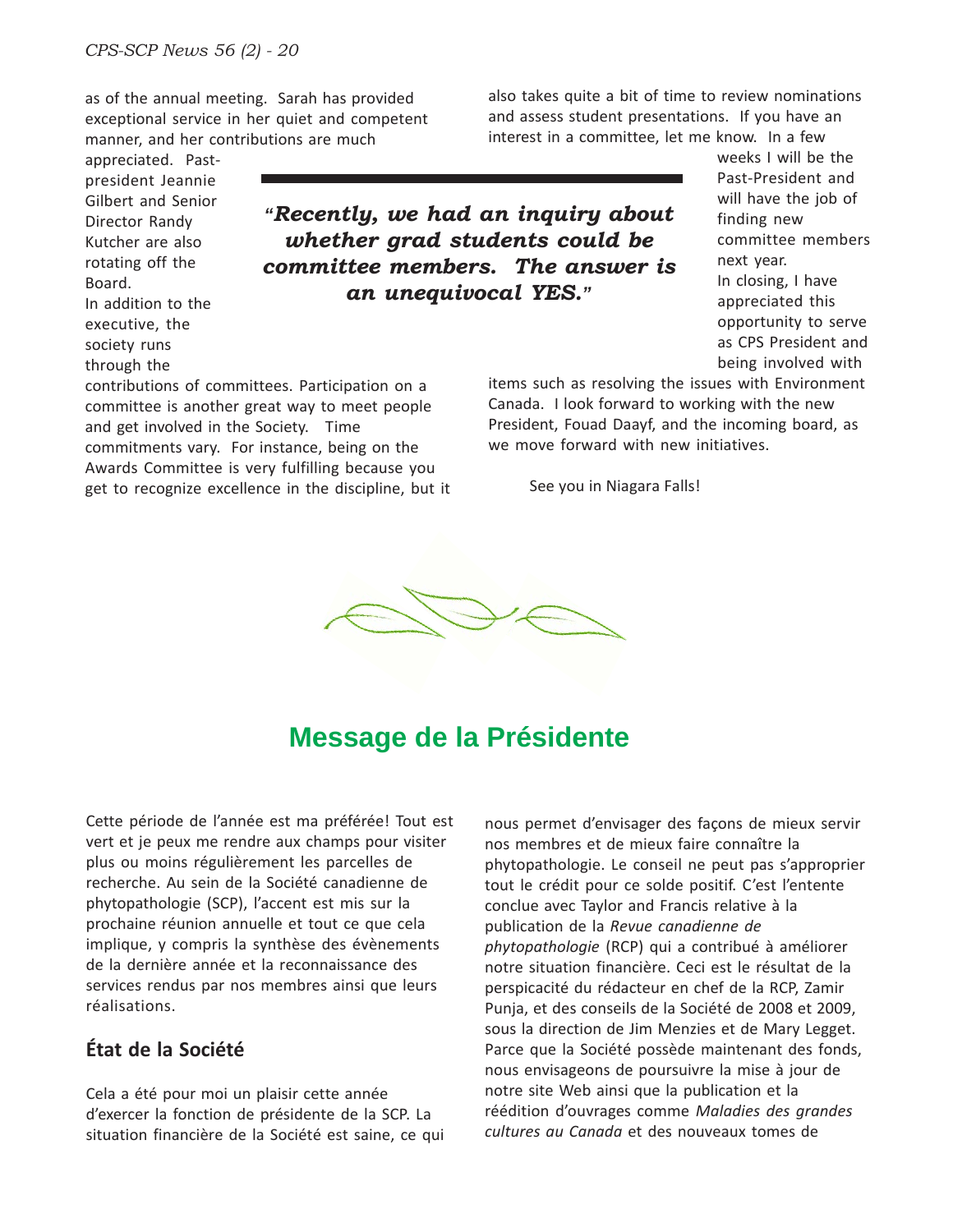*Maladies et ravageurs des cultures légumières au Canada.* Les idées quant aux façons de rendre la Société encore plus pertinente sont toujours les bienvenues.

Les possibilités de réseautage, la formation continue et le développement de la carrière sont des motivations importantes pour tous nos membres. La réunion annuelle et les réunions régionales sont des occasions idéales de susciter ces motivations, mais nous voudrions voir une plus grande impulsion encore. Vous dont la carrière est bien amorcée, n'oubliez pas d'afficher sur le site Web et dans le bulletin les emplois et les occasions pour les étudiants des cycles supérieurs. Quant à vous, étudiants des cycles supérieurs ou diplômés en début de carrière, profitez de l'occasion que vous offre la réunion annuelle de rencontrer de nouvelles personnes et de présenter vos travaux.

#### **Environnement Canada et la phytopathologie**

Plusieurs d'entre vous êtes au fait de la position d'Environnement Canada concernant sa récente interprétation du Règlement sur les renseignements concernant les nouvelles substances (organismes) (RRSN) et comment cela influencera la recherche dans le cas où un inoculum est utilisé au champ. En bref, des formulaires de demande devraient être remplis par les chercheurs et approuvés par Environnement Canada avant qu'un inoculum puisse être multiplié en laboratoire et utilisé par la suite au champ. La SCP travaille en étroite relation avec CropLife Canada et Agriculture et Agroalimentaire Canada pour trouver une solution raisonnable qui nous permettrait de poursuivre des essais au champ faisant appel à l'utilisation d'agents phytopathogènes, et ce, sans délais ou documents administratifs additionnels. Les discussions, les réunions et les conférences téléphoniques qui se sont tenues dans le courant de la dernière année ont été des plus positives. Dernièrement, Environnement Canada a proposé une exemption pour la recherche au champ lorsque les parcelles sont de moins d'une certaine dimension (exemple proposé de 10 ha). Les détails seront précisés lors de consultations. Selon l'exemption, les chercheurs devraient se conformer à certaines procédures d'utilisation normalisées et, par conséquent, ils n'auraient pas à aviser

Environnement Canada pour des essais qui correspondraient à cette exemption. Toutefois, nous sommes également encouragés à alimenter la Liste intérieure des substances (LIS). Il n'est pas nécessaire d'aviser Environnement Canada lors que des recherches sont effectuées avec des organismes inscrits sur la LIS.

Bien que tout semble aller dans le bon sens, il reste encore beaucoup à faire pour obtenir cette exemption pour la recherche. La SCP continuera de s'impliquer activement dans la solution de ce problème et dans les consultations qui se dérouleront sous l'égide du Comité de la politique scientifique.

La coopération de tous les groupes a été exemplaire et l'équipe d'Environnement Canada a souligné à plusieurs reprises à quel point elle a été déterminante dans l'élaboration d'une solution. Il reste bien sûr beaucoup de travail à effectuer et de détails à régler. Comme nous poursuivons nos efforts, et étant donné notre domaine d'expertise, Environnement Canada ne peut pas s'engluer dans la routine bureaucratique, mais tout va dans le bon sens. J'espère que l'exemption entrera en vigueur dans le courant de l'année. Lisez les mises à jour dans ce bulletin.

#### **Plan stratégique**

Le plan stratégique de la SCP est une référence précise qui permet au gestionnaire de baliser son parcours. David Kamiski et son groupe ont achevé l'actuel plan stratégique et l'ont présenté au conseil. Nous profiterons de la réunion annuelle à Niagara Falls pour vous en présenter les grandes lignes. Chose intéressante, environ le tiers des sujets qu'il contient ont à voir, d'une manière ou d'une autre, avec le site Web. Le webmestre, Tom Hsiang, a fait du bon travail pour maintenir le site à jour, mais il ne crée pas le contenu. Continuez à nous faire parvenir tout ce qui peut l'alimenter! Un comité sera formé pour aborder ces points du plan stratégique concernant le site Web et faire des recommandations.

#### **Engagez-vous!**

Comme vous le savez, la SCP est une organisation gérée par des volontaires, et c'est réconfortant de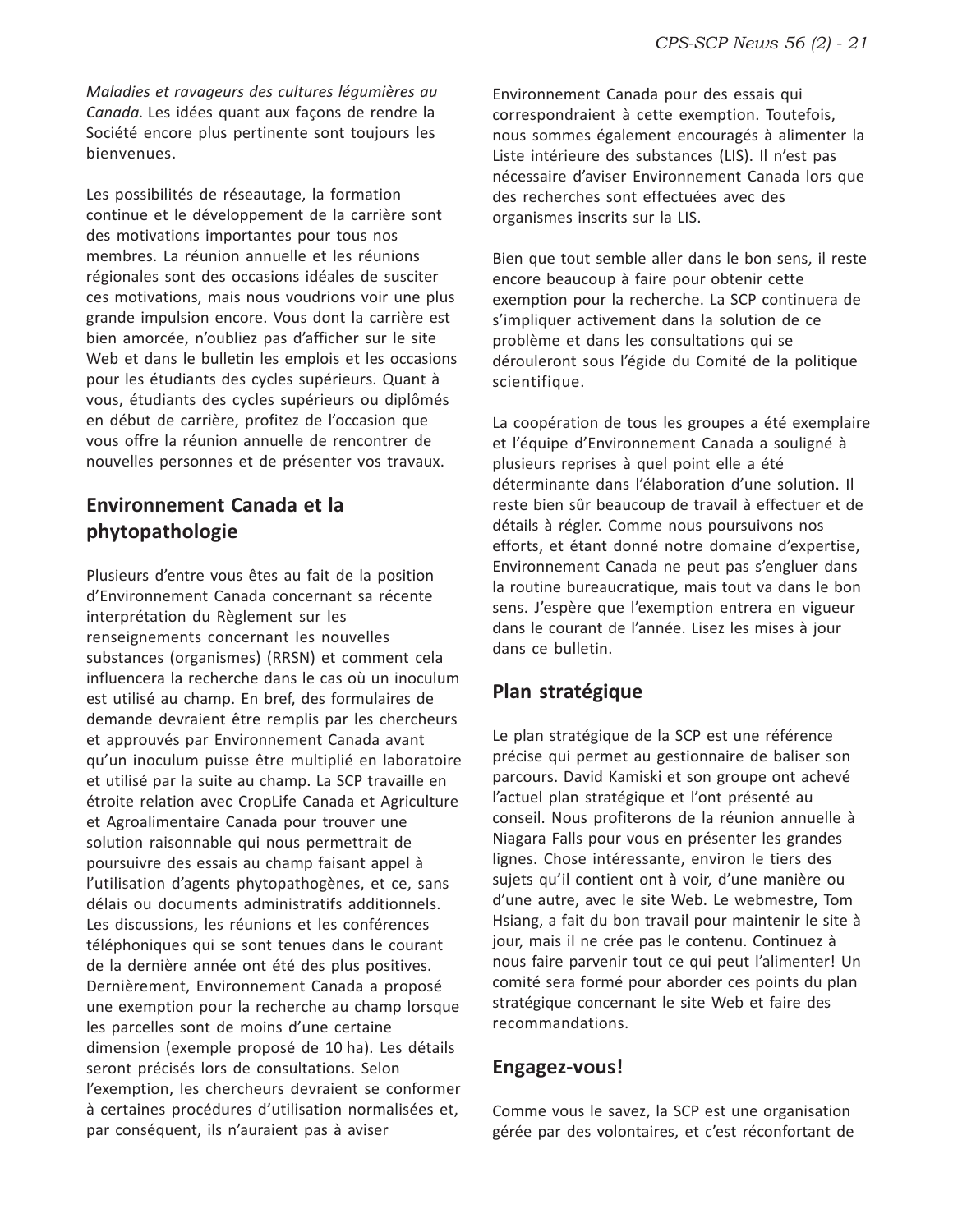constater toutes les heures et tous les efforts que plusieurs de ses membres y consentent. Dernièrement, on a demandé si les étudiants des cycles supérieurs pouvaient être membres de comités. La réponse est OUI, sans aucune équivoque.

s'impliquer dans la Société. Le temps qui est requis des membres varie. Par exemple, la participation au comité des prix est très épanouissante. Vous en venez à reconnaître l'excellence dans votre discipline, par ailleurs, la revue des candidats et

Plusieurs fois dans le passé, j'ai été frappée par l'efficacité du plan organisationnel de la Société. Le système de

*"Dernièrement, on a demandé si les étudiants des cycles supérieurs pouvaient être membres de comités. La réponse est OUI, sans aucune équivoque."*

rotation quadriennal du président et des directeurs fonctionne remarquablement bien. Tous les postes sont importants, mais ceux de secrétaire aux adhésions, de secrétaire et de trésorier sont essentiels. La trésorière, Sarah Hambleton, terminera son mandat à la réunion annuelle. Sarah, avec sa calme compétence, nous a rendu de précieux services et ses contributions sont grandement appréciées. La présidente sortante, Jeannie Gilbert, et le directeur principal, Randy Kutcher, cèderont également leur place au conseil.

En plus du conseil de direction, la Société fonctionne grâce au travail de ses comités. La participation à un comité est une autre façon sensationnelle de rencontrer des gens et de

faites-le-moi savoir. Dans quelques semaines, je serai présidente sortante et ce sera mon travail, l'année prochaine, de trouver de nouveaux membres pour les comités.

Finalement, j'ai apprécié cette occasion de servir à titre de présidente de la SCP et d'avoir été impliquée dans des dossiers tels que la résolution des problèmes avec Environnement Canada. Comme nous allons de l'avant, nouveaux projets en main, je me réjouis à l'idée de travailler avec le nouveau président, Fouad Daayf, ainsi qu'avec les nouveaux membres du conseil.

À bientôt à Niagara Falls!



l'évaluation des présentations des étudiants requièrent beaucoup de votre temps. Si un comité vous intéresse,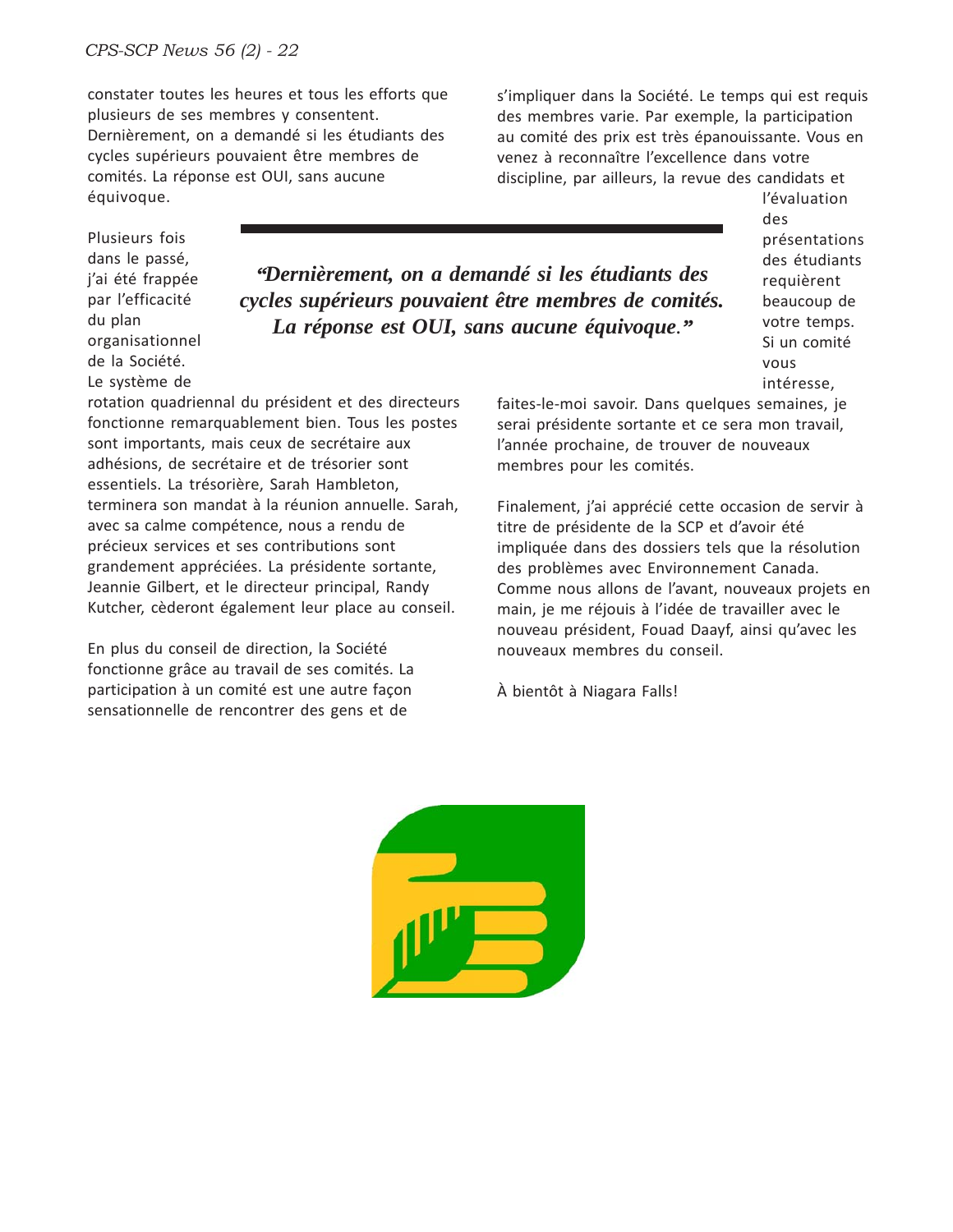## **Canadian Phytopathological Society/International Plum Pox Virus Joint Meeting**

Final notice of invitation to the 2012 Canadian Phytopathological Society (CPS) meeting in Niagara Falls. This is going to be a joint meeting with the International Plum Pox Virus (PPV) group. The Canadian Forum for Biological Control group is also participating in this meeting. It is going to be an interesting and diverse program. The meeting facilities and guest rooms at the hotel are superb. Some of the details of the meeting are provided below. Please go to the CPS website (http://phytopath.ca/index.shtml) for more information. Hope to see you there!

**Location:** Niagara Falls, Ontario, Canada

**Date:** June 24-27, 2012

**Preliminary meeting schedule overview:**

*Sunday evening:* opening reception

*Monday morning:* PPV symposium (organizer: PPV working group)

*Monday afternoon:* concurrent CPS/PPV sessions; CPS/PPV contributed poster session

*Tuesday morning:* concurrent Biocontrol symposium (organizer: Canadian Forum for Biological Control)/PPV sessions

*Tuesday afternoon:*concurrent CPS/PPV sessions

*Tuesday evening:*banquet and awards ceremony

*Wednesday morning:* concurrent CPS/PPV sessions

**Hotel:** Marriott Gateway On The Falls (http:// www.marriottgatewayonthefalls.com/)

#### **Registration:**

Registration will be online at the CPS website. To register, go to http://www.phytopath.ca/regional/ west-ontario/CPS-PPV%202012.htm

3-day regular (\$475 for late registration, after May 23) - Includes reception (Sunday evening June 24), banquet (Tuesday evening June 26), and coffee breaks, breakfast, and lunch for Monday, Tuesday, and Wednesday (June 25-27)

3-day student (\$325, \$375 for late registration (after May 23)) - Includes everything listed above plus a student social on Monday evening (June 25)

1-day (\$150) - Includes coffee breaks, breakfast, and lunch for Monday, Tuesday, or Wednesday (June 25, 26, or 27)

Extra reception ticket (\$65)

Extra banquet ticket (\$80)

For further information contact Kenneth Conn (Chair of local arrangement committee). Phone: 519-457-1470 ext. 285 Email: ken.conn@agr.gc.ca

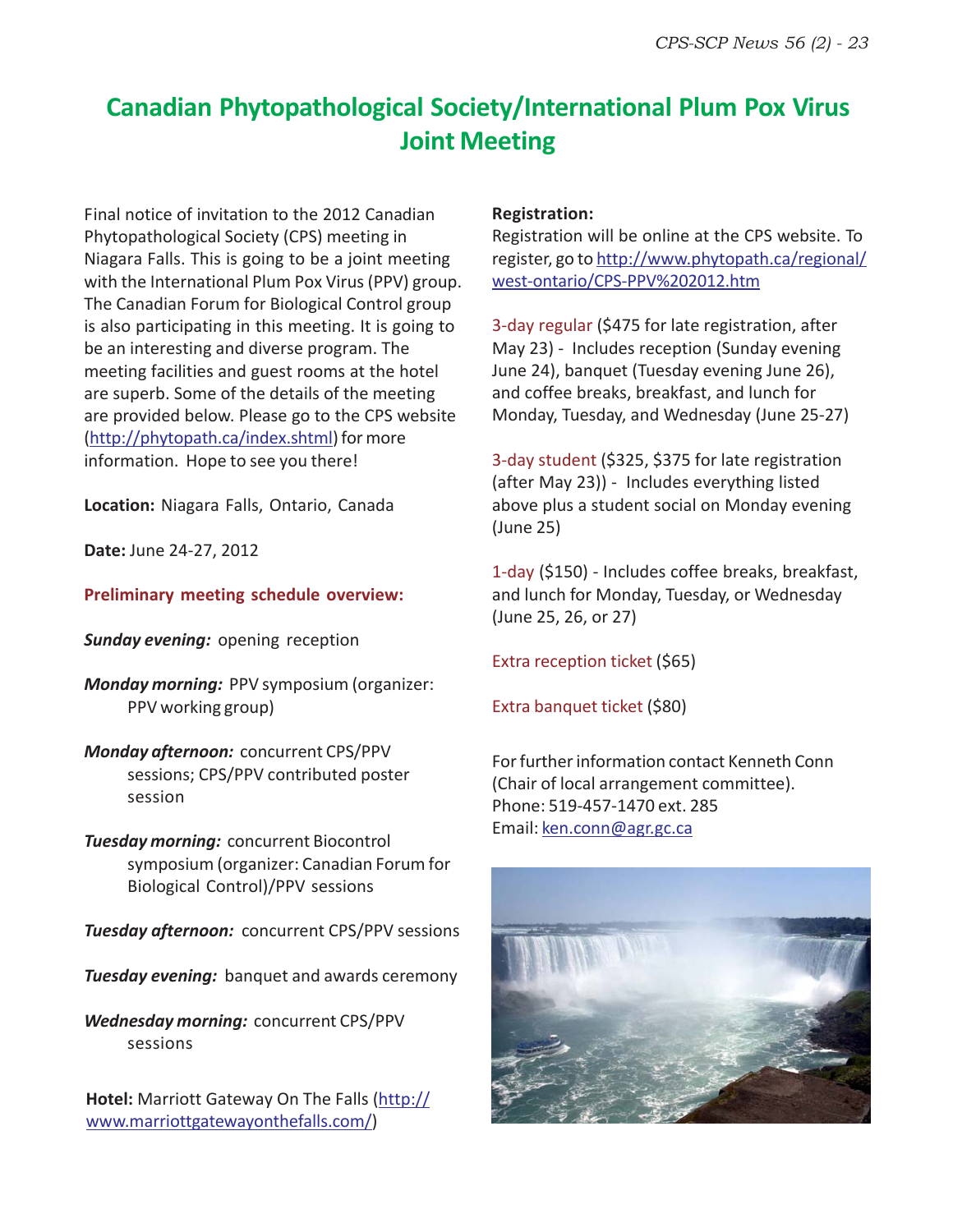## **Committee and Other Reports**

#### **Membership Committee Annual Report - 2012**

#### **2012 Membership Total** (as of May 24, 2012)**: 336**

Regular - 234 Emeritus - 53 Student - 31 Sustaining Associates - 18

The number of members renewed by May 16, 2012 is 1.4% lower than the number renewed by the same date in 2011, generating an income of \$31,215.00 in membership and \$2,485.00 in donations. It is expected that late membership renewals and additional new members will bring the total close to last year's numbers, and hopefully closer to the average record (~398) by the year end since there are many 2011 and 2010 members who have not yet renewed their 2012 membership.

#### **CJPP – Members Journal Selections:**

In 2012, all CPS paid members recieve online access to the Canadian Journal of Plant Pathology (CJPP). 37.5% of members chose electronic access only to the Journal, and 62.5 % chose both electronic and paper copy of the Journal. Most Emeritus members (14% of membership) are nonpaying members and did not apply for CJPP.

#### **New Members**

CPS has 28 new members as of May16, 2012. **On behalf of CPS, I would like to extend a warm welcome to the following new Regular, Student, and Sustaining Associate Members:**

#### *Regular Members:*

Saman **ABEYSINGHE**; Vijai **BHADAURIA**; Takuya **CHIBA**; Joshua **COWAN**; Nicole **GIRARD**; Baozhong **MENG**; Xianzhou **NIE**; Megan **ROBINSON**; Ileana **STRELKOV**; Mirko **TABORI**; Stephen **WEGULO**; Darlene **KLASSEN**.

| CPS Membership Totals 2001 - 2012:                                         |  |  |  |  |  |  |  |  |  |                                         |       |  |
|----------------------------------------------------------------------------|--|--|--|--|--|--|--|--|--|-----------------------------------------|-------|--|
| May 24, 2012 2011 2010 2009 2008 2007 2006 2005 2004 2003 2002 2001<br>336 |  |  |  |  |  |  |  |  |  | 352 363 419 367 413 432 395 401 409 418 | - 405 |  |

Membership numbers have been fairly constant over the last several years with a slight decrease in 2008-2012. Total membership has varied between 352 and 432 members in the last 11 years.

#### **2012 Membership by Geographic Region:**

Canada - 290; US - 32; International - 14

#### **Number of Canadian Members by Province (including Sustaining Associates and contacts):**

AB - 37; BC - 43; MB - 49; NB - 6; NL - 1; NS - 5; ON - 78; PE - 9; QC - 22; SK - 40;

#### *Student Members:*

Naoui **ABDELWAHED**; Alireza **AKHAVAN**; Laura **BARBISON**; Christian Danve **CASTROVERDE**; Brian **COLLINS**; Mamadou Lamine **FALL**; Michelle **FRASER**; Sakaria **LIBAN**; Chong **LIU**; Lisa **MALO**; Zokou Frank **ORO**; Evelyn Valera **ROGAS**; Diganggana **TALUKDAR**; Andrew **WYLIE**; Xuehua **ZHANG**; Barbara **ZIESMAN**.

#### *Sustaining Member:*

#### **FMC Corporation**, **Agricultural Products Group**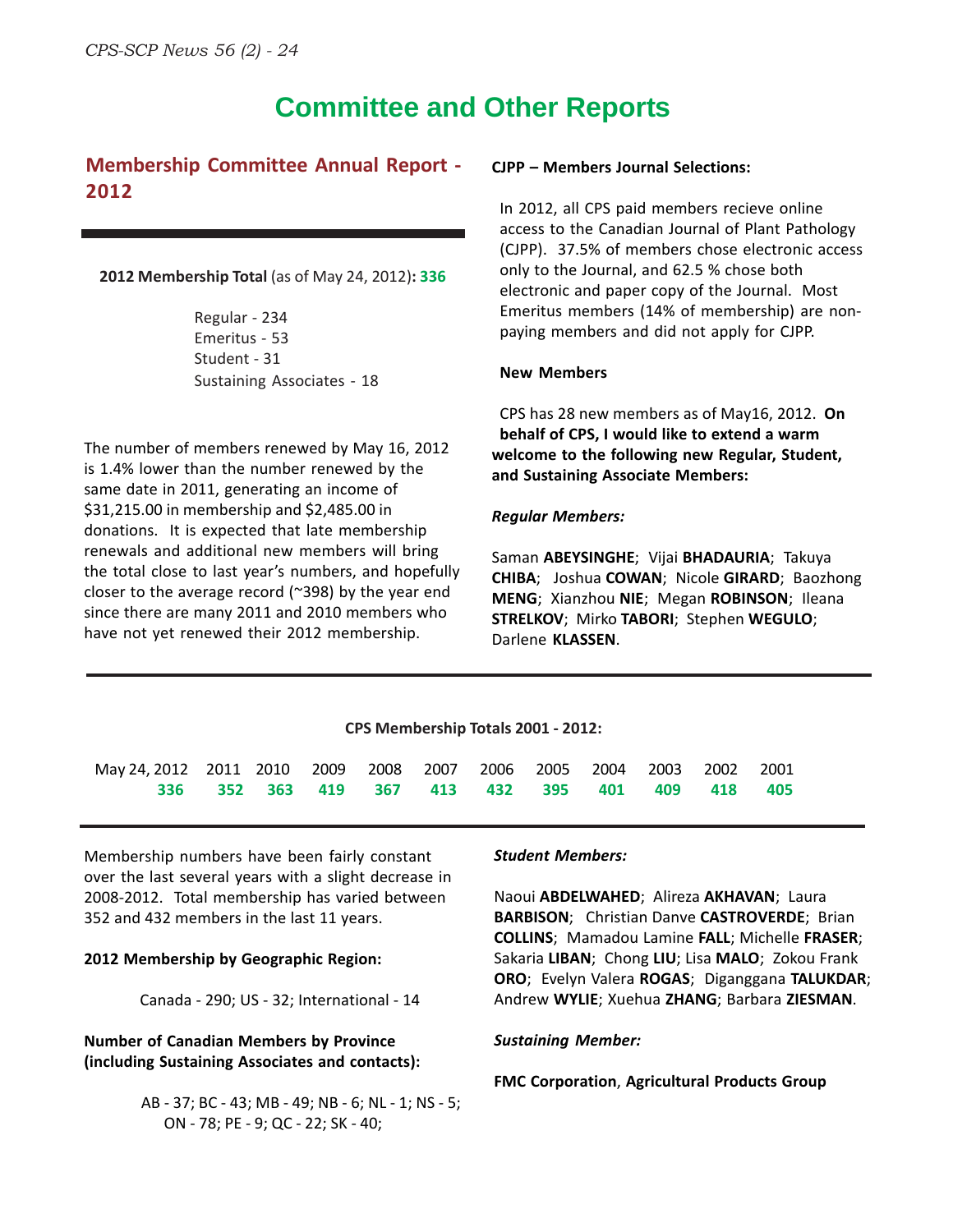**The following Sustaining Associates have generously supported the CPS in 2012**:

**Ag**-**Quest** Inc.; **Agricultural Certification Services** Inc.; **BASF Canada**; **BAYER CropScience**; **Cargill** Incorporated; **Chemtura** Canada; **Conviron**; **Dow Agrosciences Canada** Inc.; **E.I. Dupont Canada**; **FMC Corporation**, **Agricultural Products Group**; **Monsanto Canada** Inc.; **Novozyme BioAg**. Inc.; **OMEX Agriculture** Inc; **Phyto Diagnostics** Co. Ltd.; **Pioneer Hi-Bred Production** Limited; **Saskatchewan Pulse Growers Association; SECAN**; **Syngenta Crop Protection** Canada Inc.

#### **Donations to CPS in 2012:**

**On behalf of the CPS, I would also like to thank the following members who generously supported CPS with donations (\$2,485.00) in 2012 for the various awards funds.**

Karen K. **BEDFORD**, Robin K. **CAMERON**, Bob **COPEMAN**, Luc **COUTURE**, Lilian **de LUNA**, Megan **DEWDNEY**, Katherine F. **DOBINSON**, Daniel **DOSTALER**, Bruce D. **GOSSEN**, Steve M. **HABER**, Ronald J. **HOWARD**, Lawrence (Larry) M. **KAWACHUK**, H. Randy **KUTCHER**, George **LAZAROVITS**, Mary E. **LEGGET**, C. André **LÉVESQUE**, Xiang (Sean) **LI**, Mary Ruth **MCDONALD**, Colin D. **MCKEEN**, James G. **MENZIES**, Robin A. A. **MORRALL**, Agnes M. **MURPHY**, Angela **ORSHINSKY**, Eric A. **PEDERSEN**, Stéphan **POULEUR**, Robert H. **PROCTOR**, Zamir K. **PUNJA**, TOD **RAMSFIELD**, Khalid Y. **RASHID**, D'Ann M. **ROCHON**, Barry **SAVILLE**, Xuechan **SHAN**, Daina **SIMMONDS**, Andy **TEKAUZ**, James A. **TRAQUAIR**, Ronald E. **WALL**

This is my sixth year as CPS Membership Secretary and Chairman of the Membership Committee; I have been trying hard to get members to renew membership on time and to recruit new members by sending reminder emails, and making friendly phone calls sometimes, so please realize that keeping an active Membership is very important for the Society and the profession of plant pathology. For any further information, please feel free to contact me at (204)822-7220, or by email at khalid.rashid@agr.gc.ca

#### **Suggestions to improve membership**

- 1. Implementation of the online registration and payment
- 2. Choice of multi-year registration
- 3. Encourage the Regional Representatives to participate in the renewal process
- 4. Encourage university Professors to enrol their graduate students, and perhaps pay their dues
- 5. Encourage staff of private sector and industries in Plant Protection to join CPS
- 6. Get the International Communication Committee to recruit members from outside of Canada.
- 7. Encourage Regional groups to sponsor members from underdeveloped countries for one year (i.e. MB Branch has been sponsoring foreign members for several years)
- 8. Advertise in the CJPP for international exposure

#### **Membership Committee**:

Khalid Y. Rashid, Chairman & Membership Secretary Sarah Hambleton, Treasurer of CPS Rick Peters, Reg. Rep, Maritimes Russell Tweddell, Reg. Rep. Quebec. Bernard Vigier, Reg. Rep. Eastern Ontario. Ken Conn, Reg. Rep. Western Ontario. Fouad Daayf, Reg. Rep. Manitoba Cheryl-Armstrong Cho, Reg. Rep. Saskatchewan. Denis Gaudet/Kelly Turkington, Reg. Rep. Alberta. Vippen Joshi, Reg. Rep. British Columbia.

#### **Respectfully submitted, May 24, 2012 Khalid Y. Rashid, Membership Secretary/ Membership Committee**

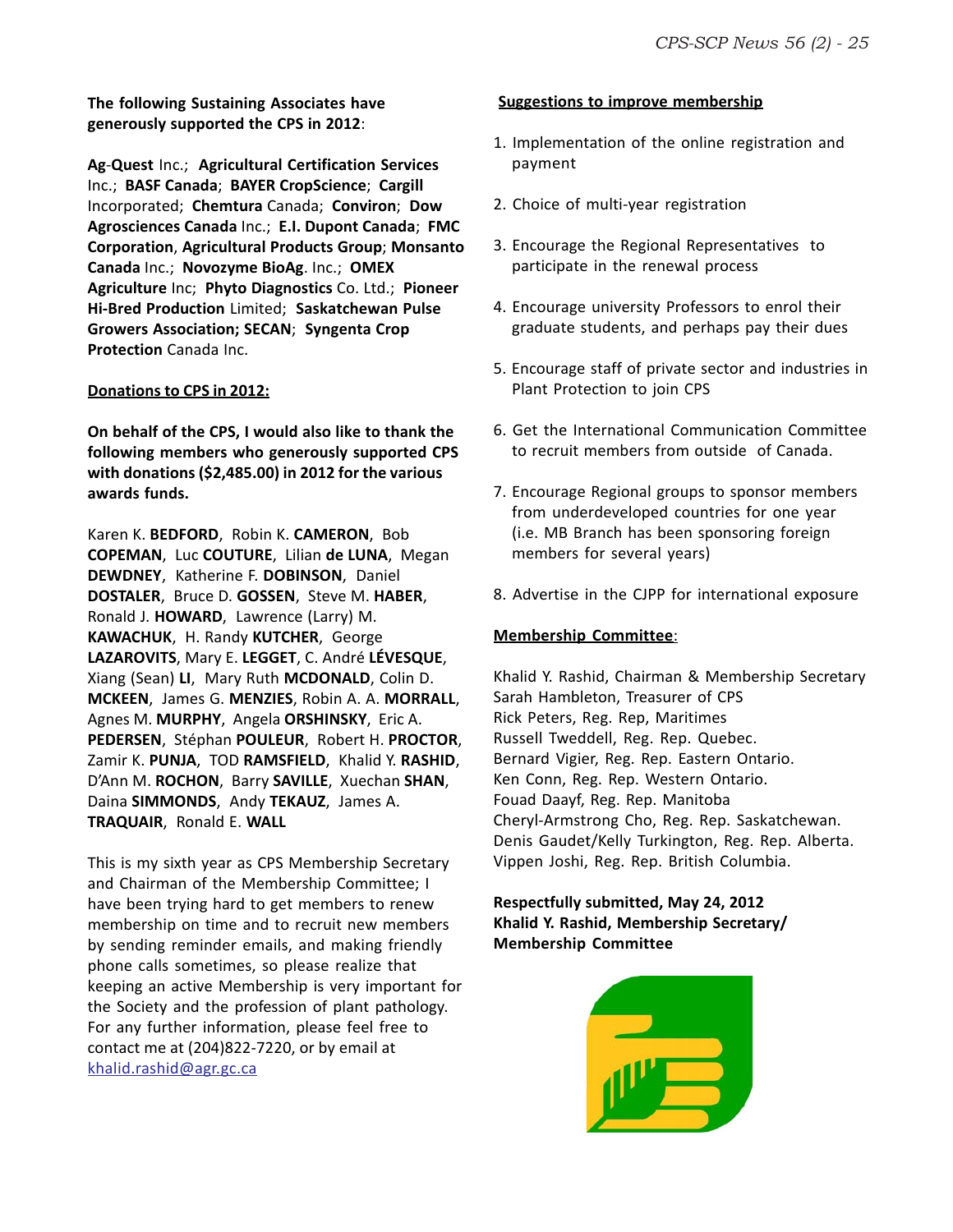#### **Report of the Nominations Committee**

The following nominations for positions within CPS that will be coming vacant at the annual general meeting in 2012 were received and supported by the Nominations Committee. Survey Monkey was used for the vote. There were two nominees for each of the executive board positions, Vice President and Junior Director.

#### *Executive Board***:**

**Vice-President**: Odile Carisse and Deena Errampalli

**Junior Director:** Curt McCartney and Siva Sabaratnam

**Treasurer**: Ken Conn accepted the position of Treasurer.

By narrow margins, the successful candidates were **Deena Errampalli** and **Curt McCartney**.

#### *Changes and additions to Standing Committees***:**

**Future meetings:** Brent McCallum (Chair)

**Resolutions:** Rona Sturrock (Chair), Syama Chatterton (2012)

**Public Relations:** Karen Bedford

**International Cooperation Committee:** Khalid Rashid (Chair) Fernanda Gamba-Fuica

**Financial Advisory:** Mary Ruth McDonald (Chair), Tom Fetch

**Awards:** Karen Bailey (Chair), Mark Gijzen, Ron Knox

**Membership:** Vippen Joshi

**Nominations:** Mary Ruth McDonald (Chair)

**Science Policy: Janice Elmhirst (Chair)** 

**Local Arrangements Committee:** Kelly Turkington (Chair), Ken Conn

**Education Committee:** Mary Leggett (Chair) Lilian Z. de Luna, Wayne Barton, Linda Jewell

The full membership of the Executive Board and all the Standing Committees will be updated on the website shortly after the 2012 AGM and can be viewed under Committees and Executive Board. Our thanks to all who let their names stand for positions or who agreed to serve on a committee. Our strength lies with the membership and their willingness to volunteer their time and energy to keep CPS a thriving society.

Respectfully submitted on behalf of the Nominations Committee Jeannie Gilbert (Chair)

#### **Report on Website Editing Activities from May 2011- May 2012**

From May 2011 through April 2012, there were over 60 sets of changes made to the CPS website (which is similar in number to the previous year). Many of these were requests to post materials, such as job ads or CPS publications, and some were to make corrections to outdated links and materials. The major change was the migration of the website from the previous web hosting service (neocode) to the current web hosting service (hostpapa) in fall 2012. In addition to costing much less (perhaps one-third the price), administrative functions such as the addition of regional website accounts can be downloaded by the web editor directly without the aid (and additional cost) imposed by the web hosting service. Each CPS regional site now has its own dedicated portion of the main website. In addition, the old URL (cps-scp.ca) is also directed to the same site as the new URL (phytopath.ca). The new one was needed for the transition period since two locations cannot have the same name. Another major change was the adoption of the Paypal service for renewal of memberships, and also implementation of its use for the Annual Meeting registration. Because the web hosting service on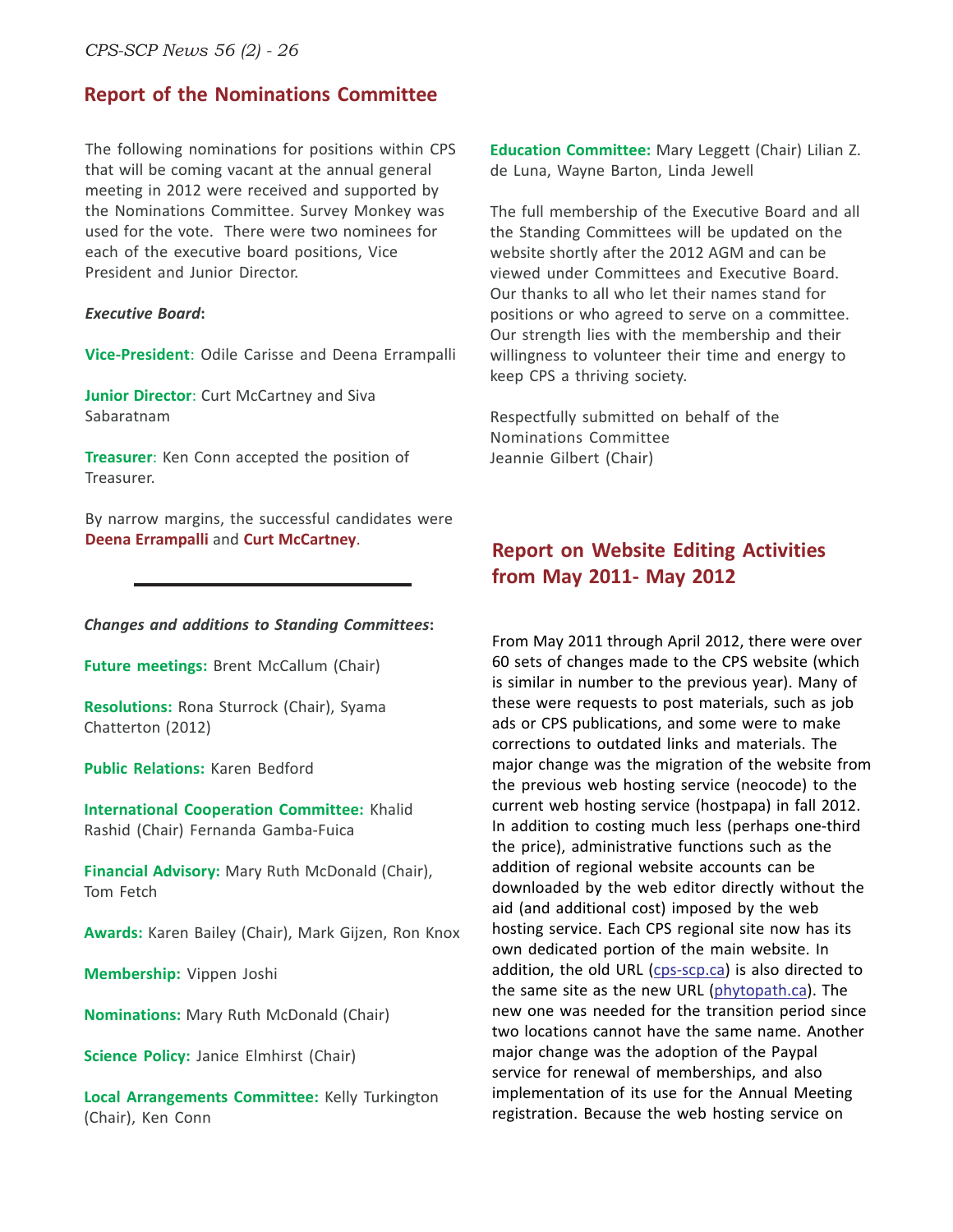neocode ended in January 2012, and the access data was not recorded, we only have data at this point for web access in May 2012 (once I realized that the data was being collected daily but not stored and then enabled the storage mechanism).

This table shows CPS website access from May 1 to May 14, 2012

| <b>Webpage</b>                               | hits |
|----------------------------------------------|------|
| /education/kochspostulates.html              | 782  |
| /phytopath.ca                                | 512  |
| /index.shtml                                 | 355  |
| /regional/west-ontario/CPS-PPV%202012.htm    | 324  |
| /meetings.shtml                              | 197  |
| /journallinks.shtml                          | 196  |
| /regional/west-ontario/program.htm           | 151  |
| /cpds.shtml                                  | 98   |
| /publications.shtml                          | 95   |
| /members.shtml                               | 76   |
| /regional/west-ontario/payment.htm           | 59   |
| /awards.shtml                                | 54   |
| /education/atelier.html                      | 47   |
| /regional/west-ontario/abstract%20format.htm | 43   |
| /cjppeng.shtml                               | 40   |
| /cps_region.shtml                            | 40   |
| /positions.shtml                             | 39   |
| /educationalresources.shtml                  | 39   |
| /sustainingassociates.shtml                  | 31   |
| /news.shtml                                  | 29   |
| /pathologynews/naturalweedcontrol.html       | 28   |
| /visitors.shtml                              | 25   |
| /pest_mangement-reports.shtml                | 24   |
| /dpvcc.html                                  | 22   |
| /dfccfrontcover.html                         | 22   |
| <b>Others</b>                                | 323  |

Interestingly, one of the education resources which we offer (http://www.cps-scp.ca/education/ kochspostulates.html, "What are Koch's Postulates") has been the most highly ranked access item in the first part of May 2012, and was also the top access in the first months of 2011, supplanting journal links which was usually the top hit in years previous. Perhaps more items such as this (accessed from the middle of the page of http://www.cps-scp.ca/educationalresources.shtml) could be provided to stimulate traffic to our site.

In response to a survey of CPS membership conducted before the last General Meeting, some changes were made to the website. Many of these were cosmetic to make certain parts more visible, while other requests were for additional material most of which needs to be generated by the membership.

Submitted by Tom Hsiang, May 15, 2012 thsiang@uoguelph.ca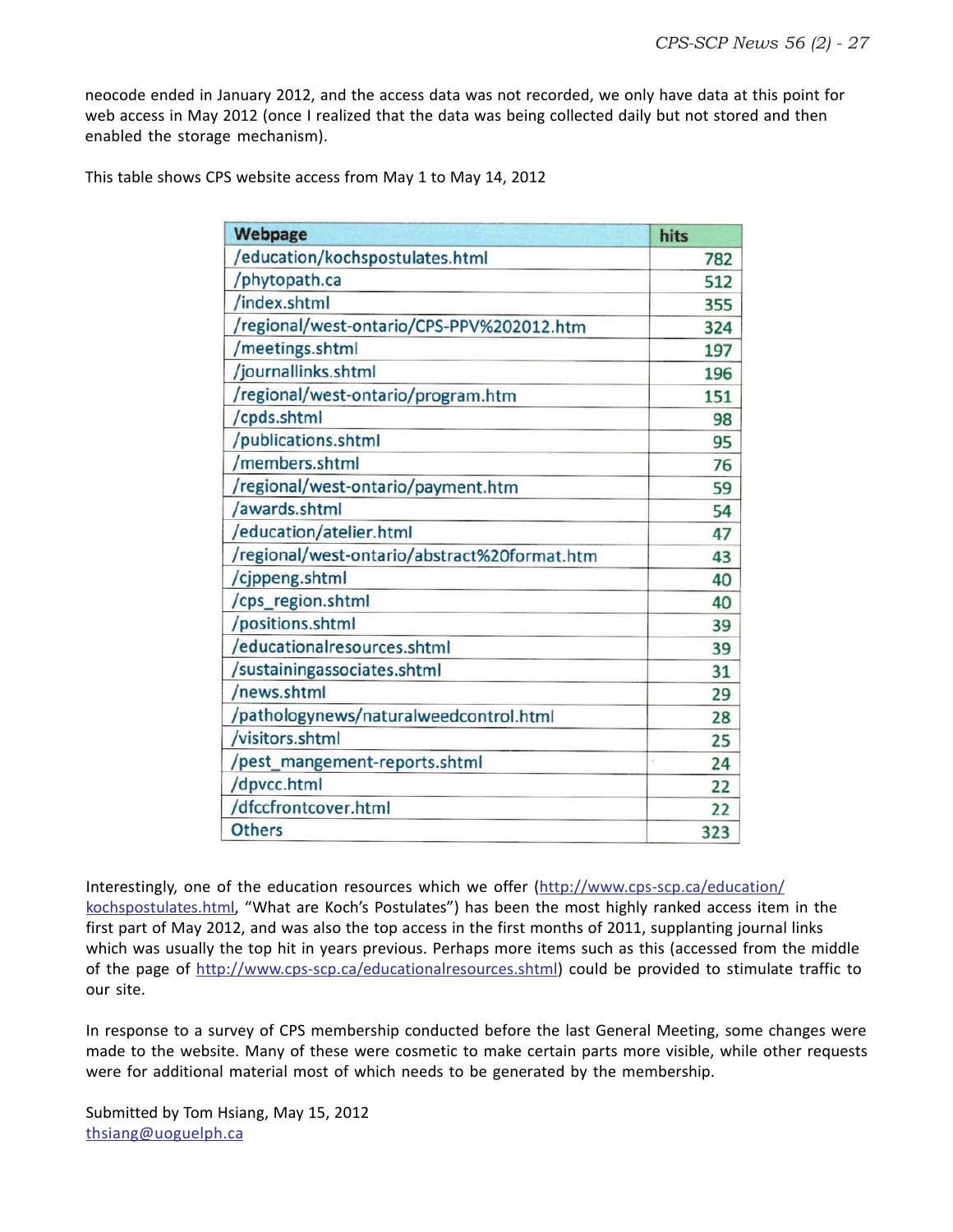#### **REPORT OF THE NATIONAL CO-ORDINATOR, CANADIAN PLANT DISEASE - DISEASE HIGHLIGHTS**

#### **COMPTE RENDU DU COORDINATEUR NATIONAL, L'INVENTAIRE DES MALADIES DES PLANTES AU CANADA - APERÇU DES MALADIES**

Volume 92 of the Canadian Plant Disease Survey (CPDS), reporting mainly on disease highlights in 2011, was posted in late May on the CPS website. Forty-seven reports were published in 157 pages. The number of reports per section was: cereals 26; oilseeds and special crops 14; diagnostic labs 6; vegetables 1. No reports were received on forage crops; forest trees; or fruits, nuts and berries, ornamentals and turf grass. Forty-five reports were in English and two in French. As usual, the journal is dominated by reports from the western provinces on cereals, oilseeds and special crops. The number of reports from diagnostic laboratories has held constant in recent years.

Thanks to the section editors (Marilyn Dykstra, Andy Tekauz, Bruce Gossen, Robin Morrall, Mary Ruth McDonald, Paul Hildebrand and Jean Bérubé) for soliciting reports and for their editorial work. Thanks also to the authors who prepared reports and to compiler Deidre Wasyliw for her skills in concatenating multiple reports without massive destruction of the format! This is the 16th year that CPDS has been published electronically and the fifth since there has been a publication charge of \$35.00 per report. As well as being web-based, CPDS has been printed for a small number of libraries and individuals who pay \$15.00 to receive the hard copy. Since this number is now reduced to only five, I recommend that the CPS Board consider discontinuing the practice.

Members of CPS are reminded that even anecdotal reports from informal surveys are worth publishing. These are somewhat similar to reports from diagnostic laboratories as they document the historical occurrence of plant diseases in Canada and could provide information valuable to future scientific work. Reports covering survey data collected over several years are equally valuable.

Respectfully submitted, May 25, 2012 Robin Morrall, CPDS National Coordinator Department of Biology University of Saskatchewan Saskatoon, S7N 5E2.

## **Announcements**

#### **Joint meeting of CPS-Saskatchewan and the Plant Pathology Society of Alberta (PPSA)**

The CPS-Sask regional group and the PPSA are excited to announce their upcoming joint meeting in the border city of Lloydminster. The meeting will be held from **November 5-7 2012** at the Best Western Wayside Inn. In addition to sharing our research progress, the meeting will also consist of a workshop of special interest to industry, technical staff and extension. Please mark your calendar and plan to join us in Lloydminster!

Respectfully, Cheryl Armstrong-Cho CPS-Sask Regional Representative Cheryl.cho@usask.ca Tel: (306)966-1956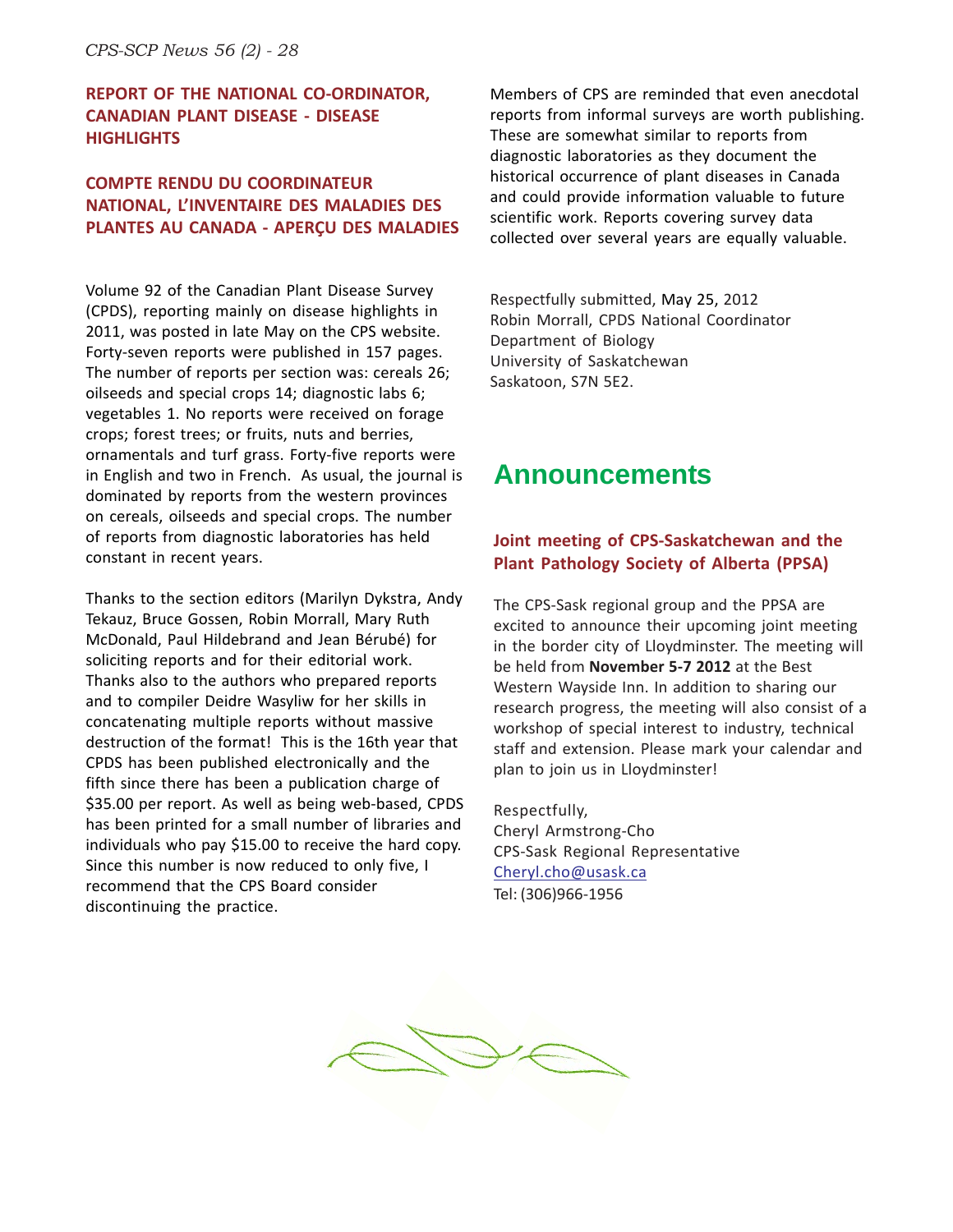## **Grad Students' Corner**

### **Successful MSC at U of Guelph**

**Hema Kasinathan** successfully completed her M.Sc. in plant pathology in April, 2012. She conducted her grad studies in the Department of Plant Agiculture at the University of Guelph under the supervison of Dr. Mary Ruth McDonald and co-supervision of Dr. Bruce Gossen . Her thesis title is, " Influence of pH, temperature and biofungicide on clubroot of canola".



#### **Note from the Editor....**

...to Graduate Students and Graduate Student Supervisors: To echo the words of our CPS President, "get involved!". I'd like to encourage supervisors and students alike to submit news of interest for the Grad Students' Corner section of this Newsletter. The Society would like to hear about you - what you're working on and how it's going. If you're a new member, tell us about yourself. If you have won a scholarship or award, we'd like to hear about it. If you have fantastic photos to show, we'd like to see them. If you have great ideas to share and would like to become more involved in the CPS, let us know. Articles can be submitted any time to me at

coreen.franke@viterra.com. I look forward to hearing from you!

Coreen Franke Editor, CPS-SCP News

## **ISPP**



**International Society for Plant Pathology** 

### **INTERNATIONAL NEWSLETTER ON PLANT PATHOLOGY**

News and announcements from all on any aspect of Plant Pathology are invited for the Newsletter. Contributions from the ISPP Executive, Council and Subject Matter Committees, Associated Societies and Supporting Organizations are requested.

**Editor: Brian J Deverall** e-mail: ispp.nl.editor@isspweb.org

Members of Associated Societies of ISPP can receive e-mail notification of Newsletter updates by joining the ISPP mail list.

#### http://www.isppweb.org/newsletter.asp

#### **ISPP NEWSLETTER 42 (5) May 2012**

In this issue:

- The Sainsbury Laboratory and a 1992 Picture of **Participants**
- Investment in Agriculture is Imperative  $a$ Canadian Perspective
- Huanglongbing on Citrus in California
- International Working Group of Plant Viruses with Fungal Vectors
- 12th International Plant Virus Epidemiology (IPVE) Symposium
- Jonathan Jones Selected for the 2012 E C Stakman Award
- Retirement of Dr Solke De Boer from ISPP Committee
- General Assembly of the IUBS in Suzhou, China
- APS and Phytophthora
- News from the ISPP Taxonomy of Plant Pathogenic Bacteria Committee
- The Melanesian Agricultural Information System
- Transformed Musa spp for Resistance to Nematodes in Uganda